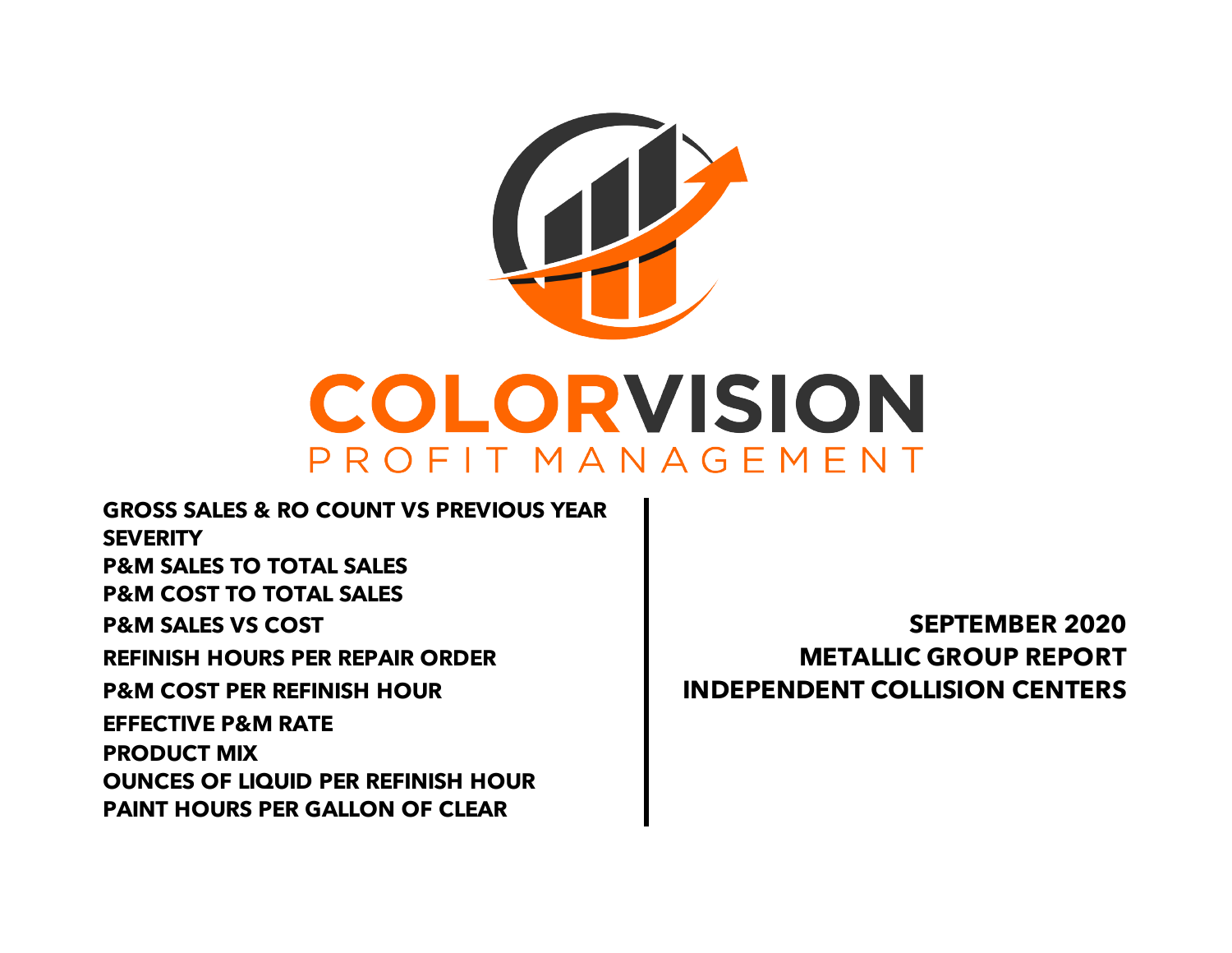

#### **YTD GROSS SALES & RO COUNT GROWTH VS PRIOR PERIOD**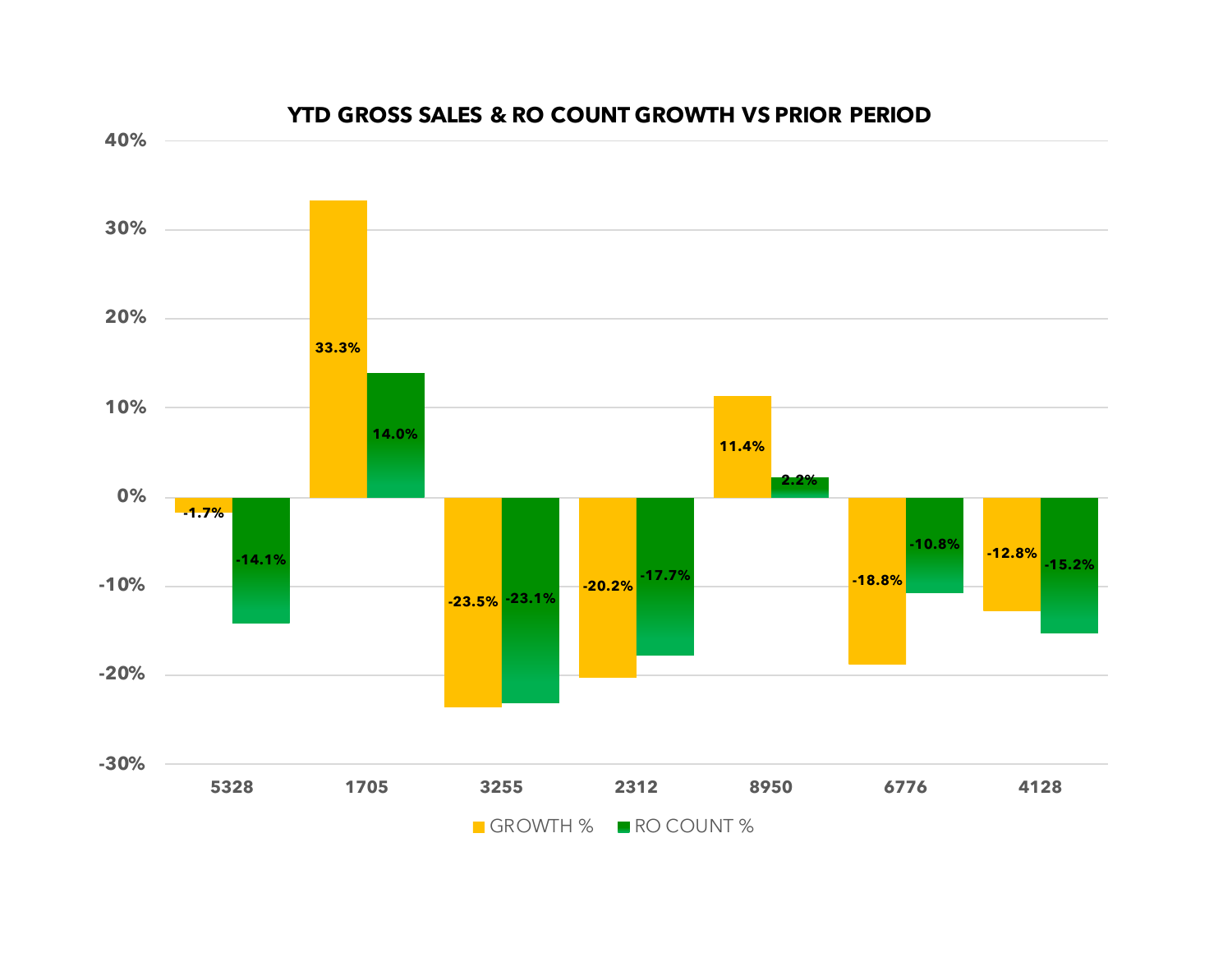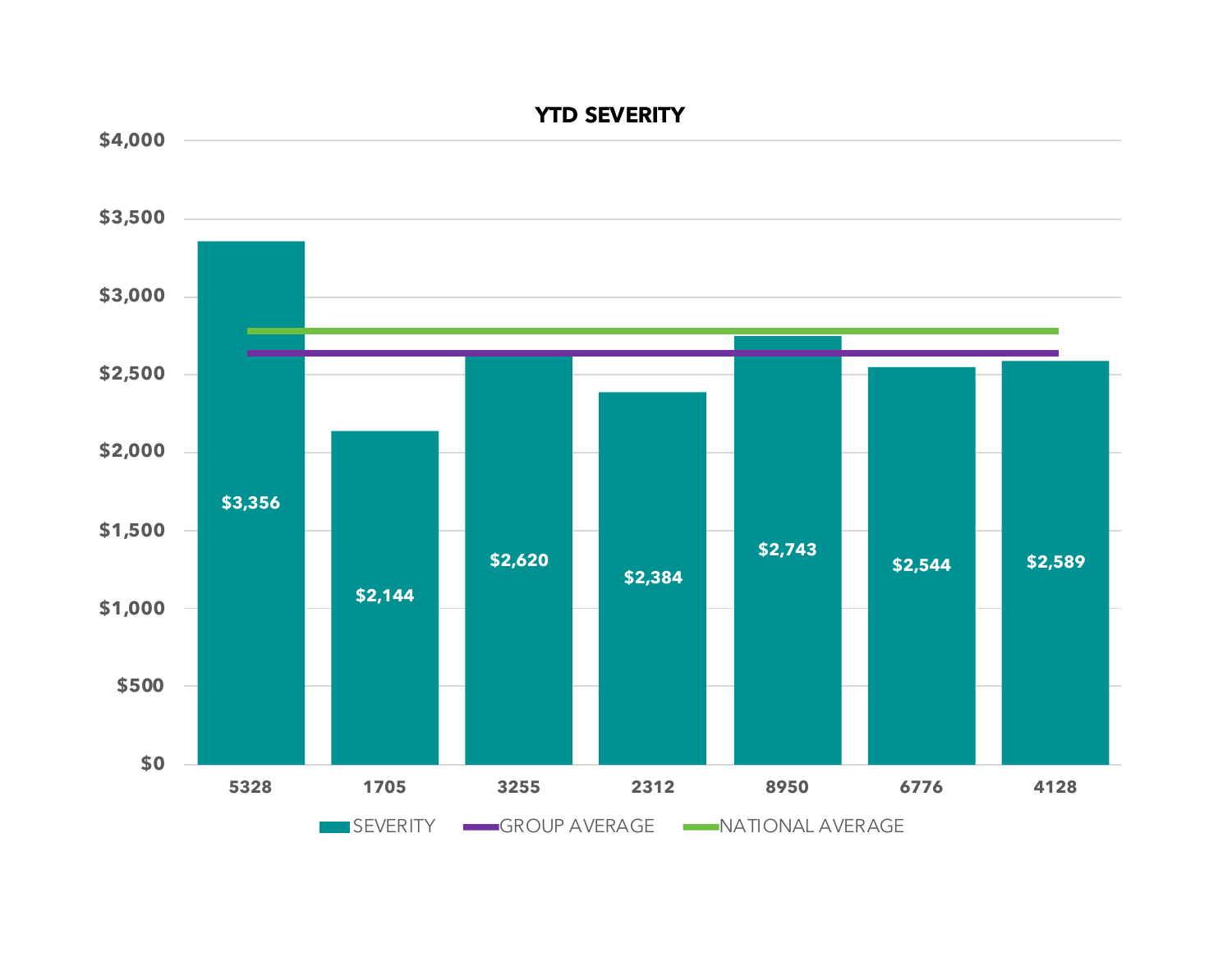## **YTD P&M SALES % TO TOTAL SALES**

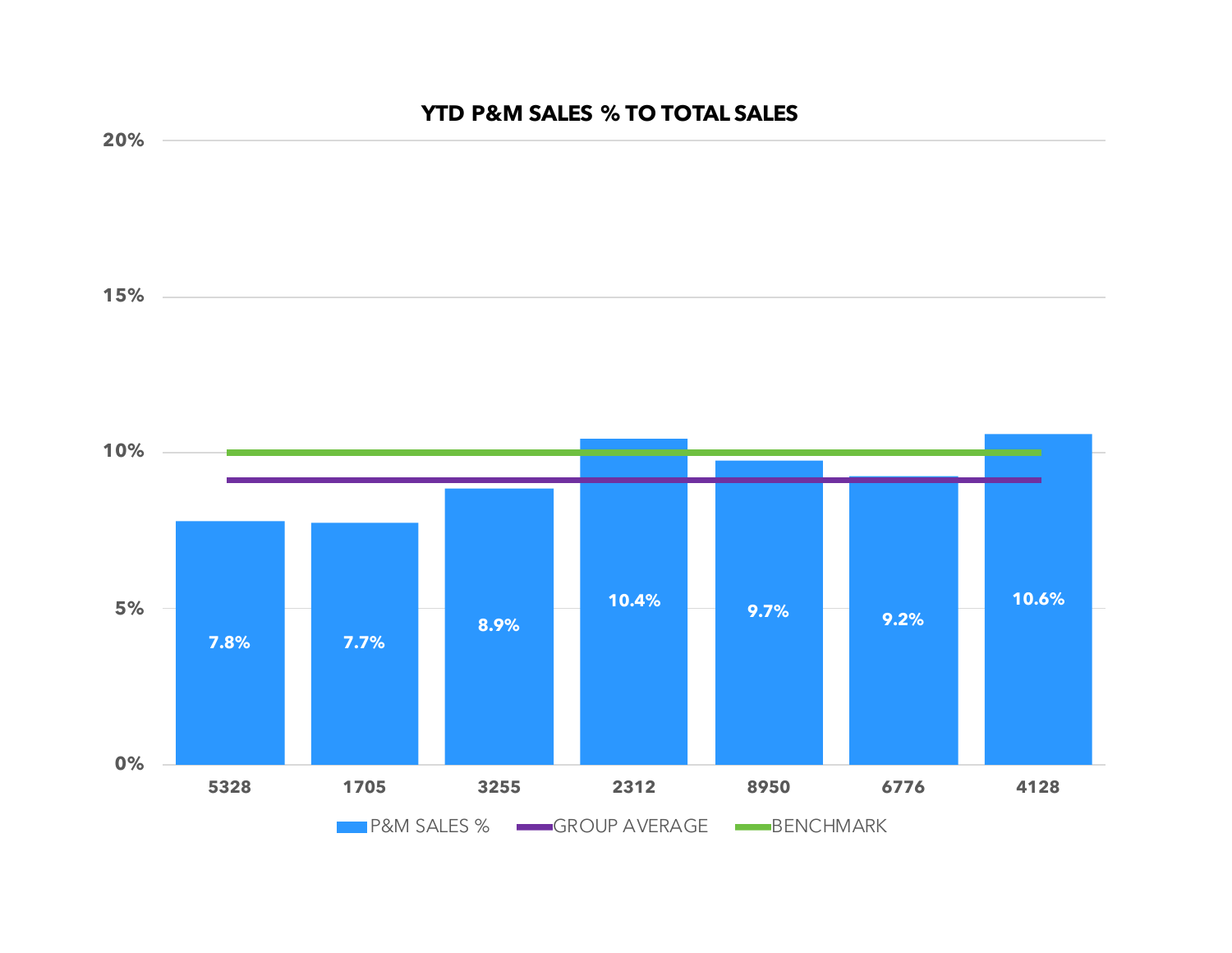# **YTD P&M COST % TO TOTAL SALES**



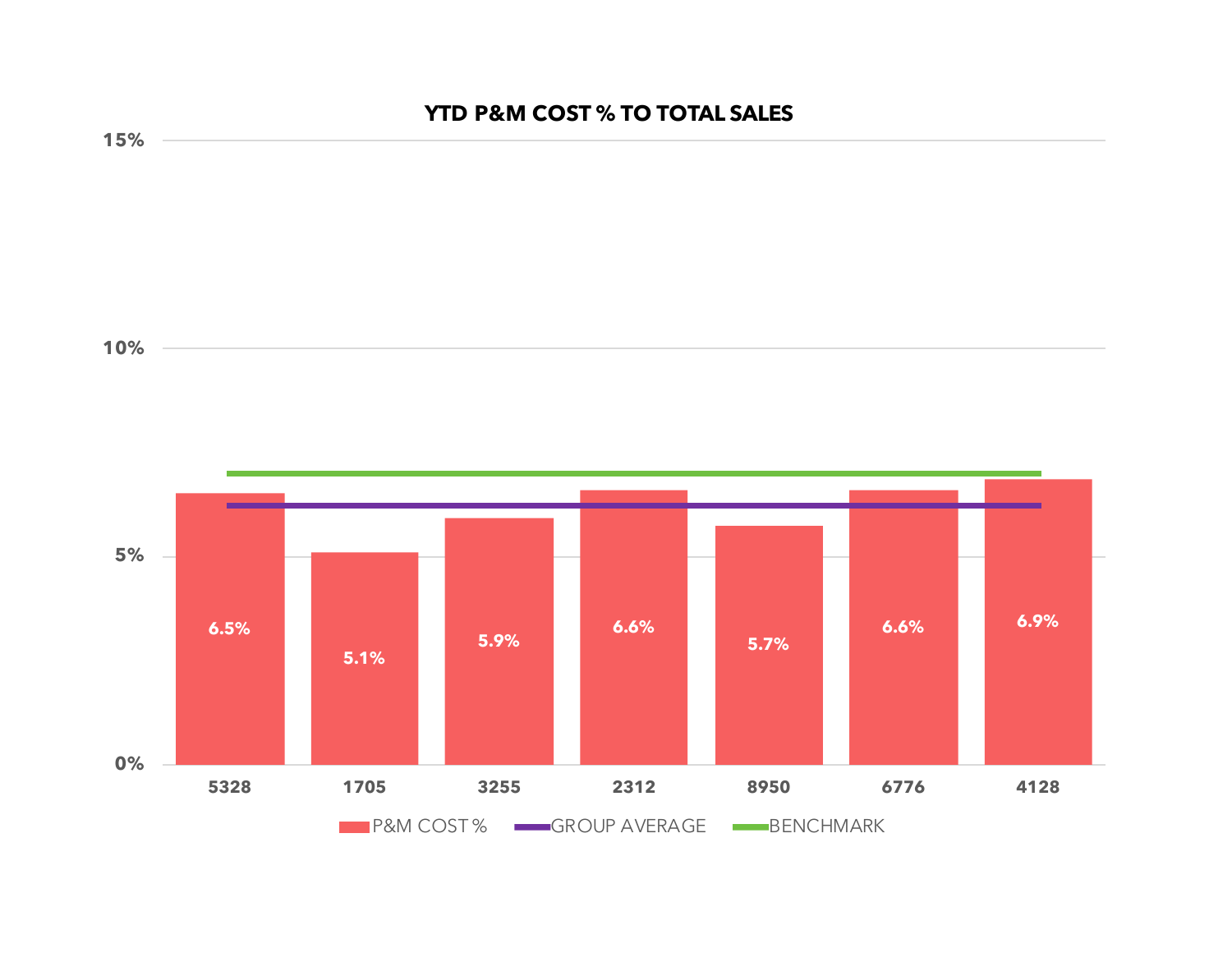## **YTD P&M SALES VS COST**



**15%**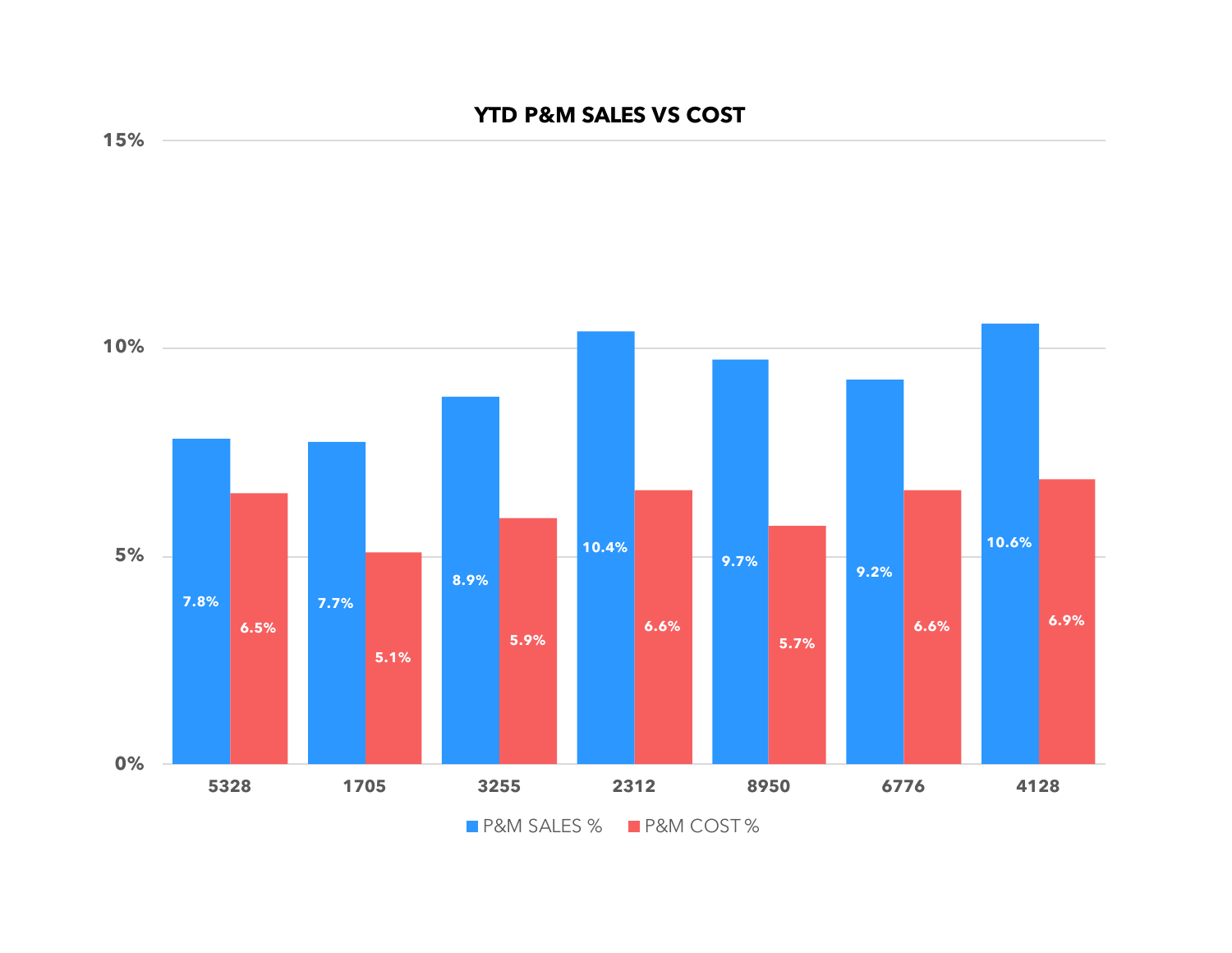

## **YTD REFINISH HOURS PER REPAIR ORDER**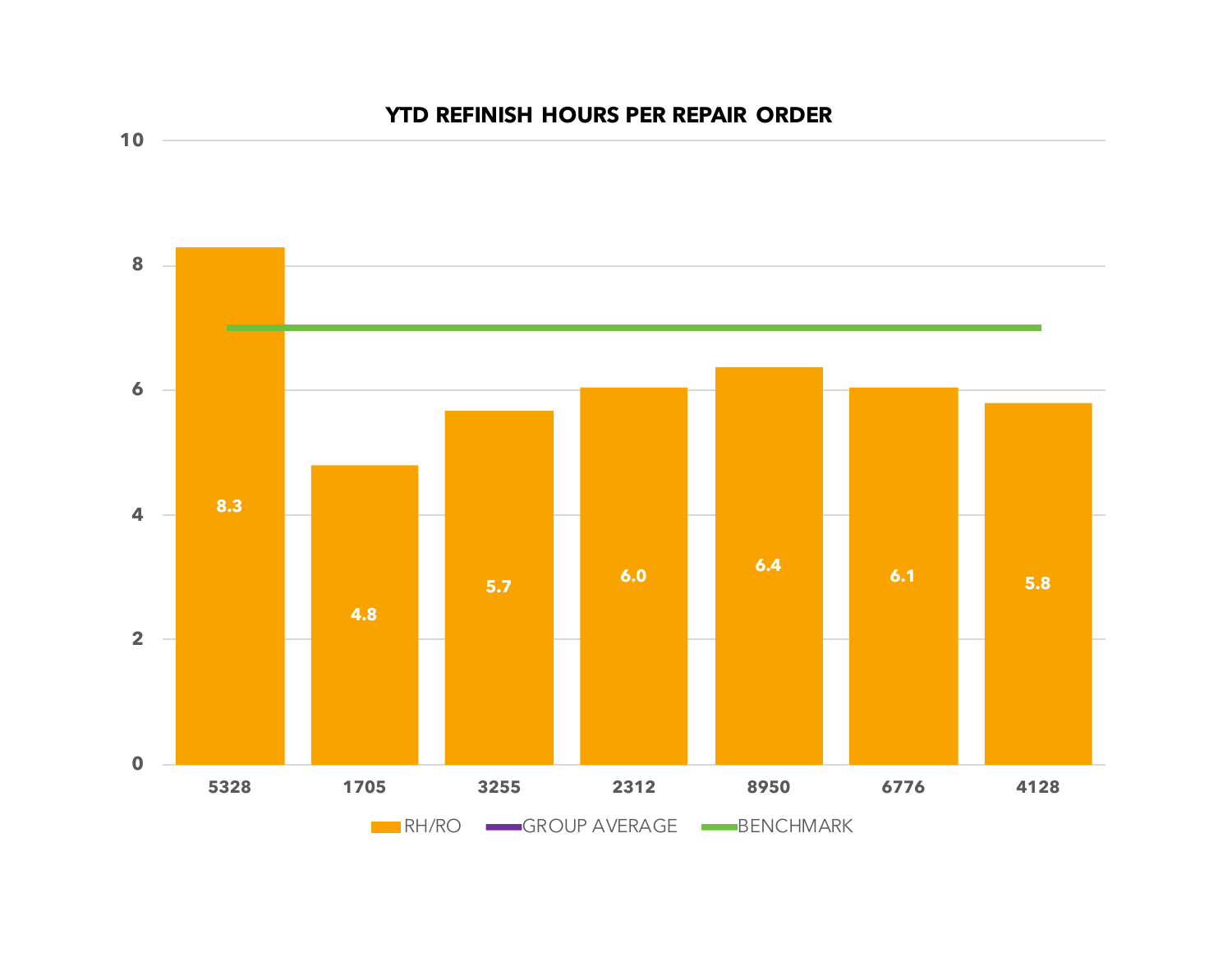

#### **YTD P&M COST PER REFINISH HOUR**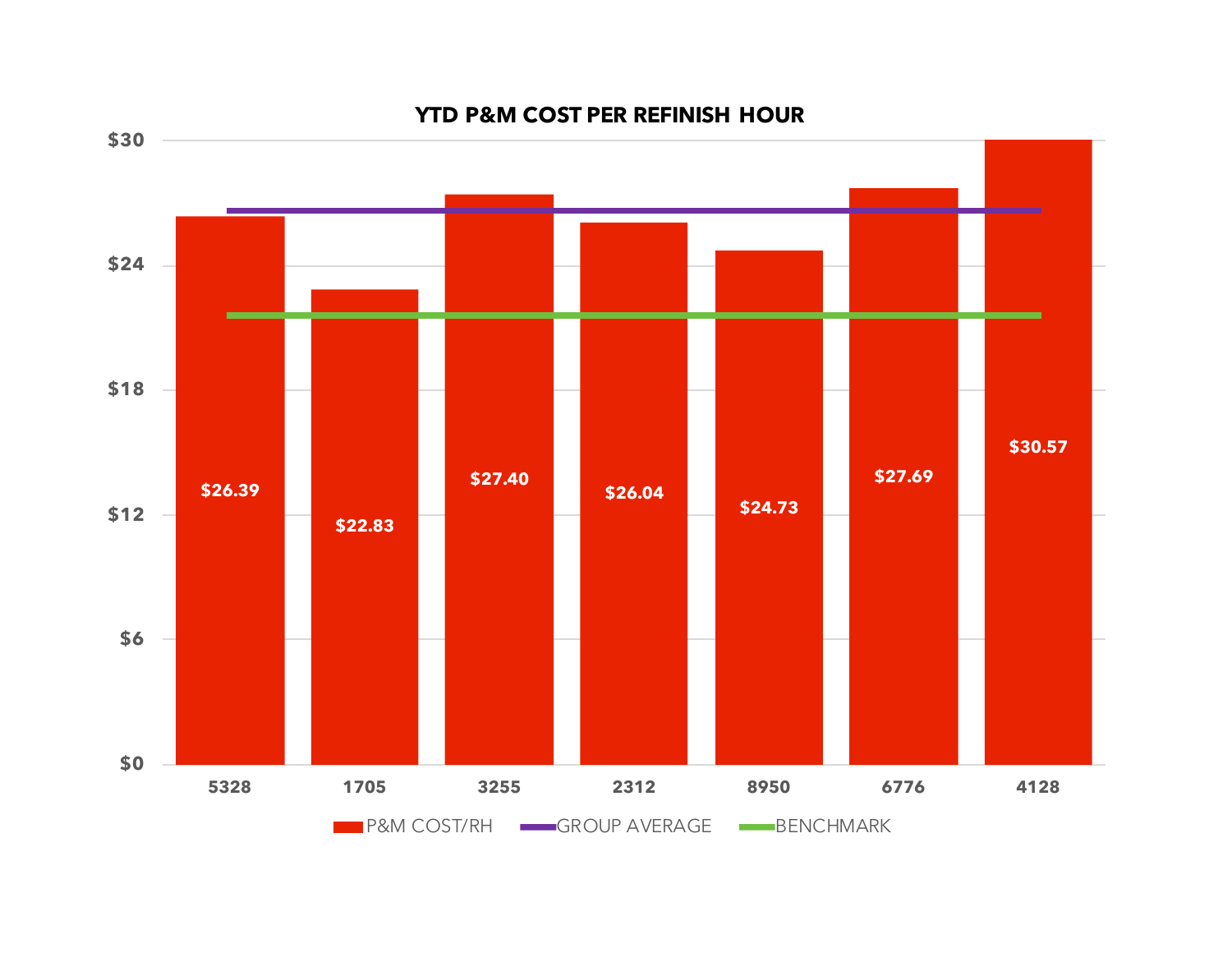

#### **YTD EFFECTIVE P&M RATE**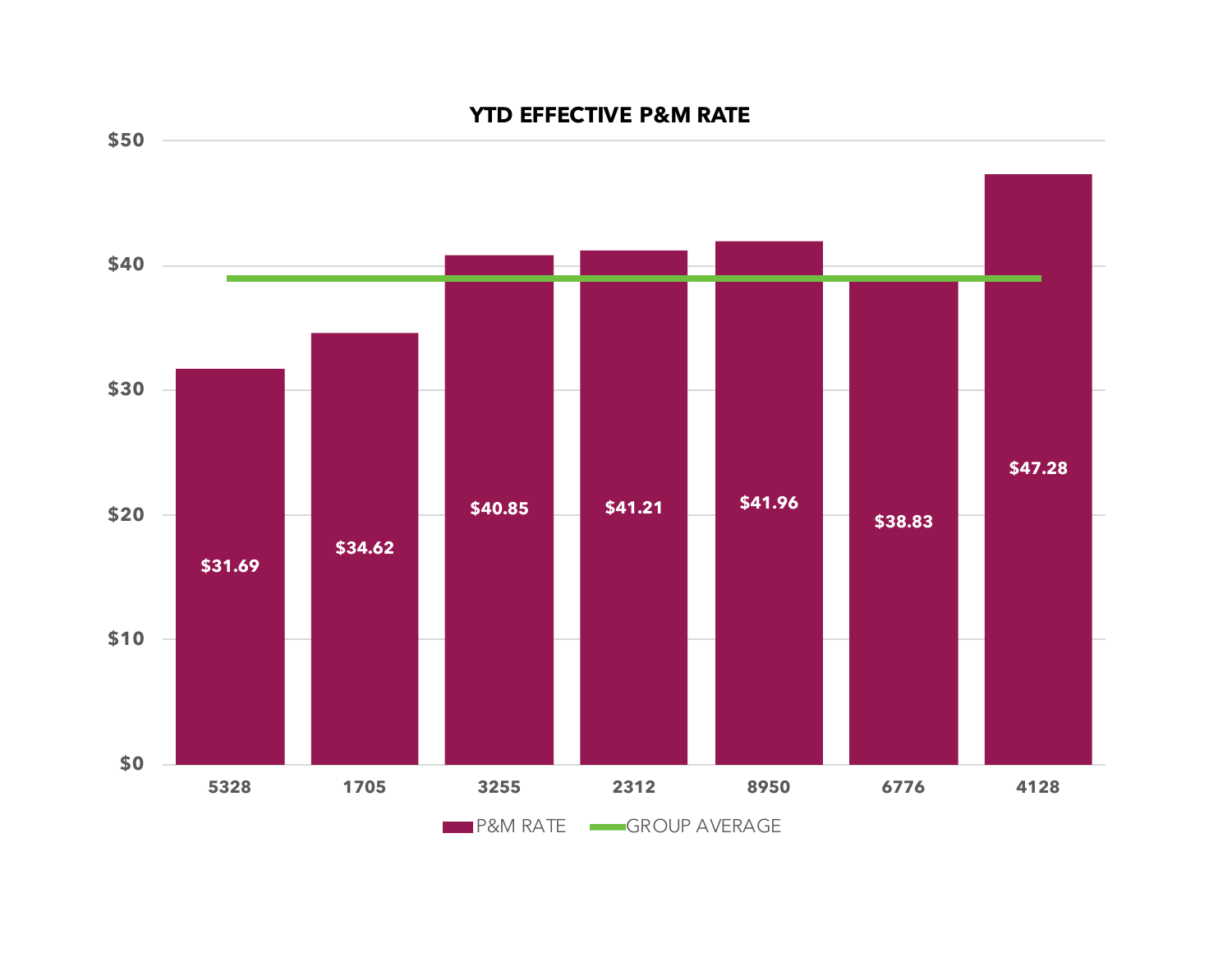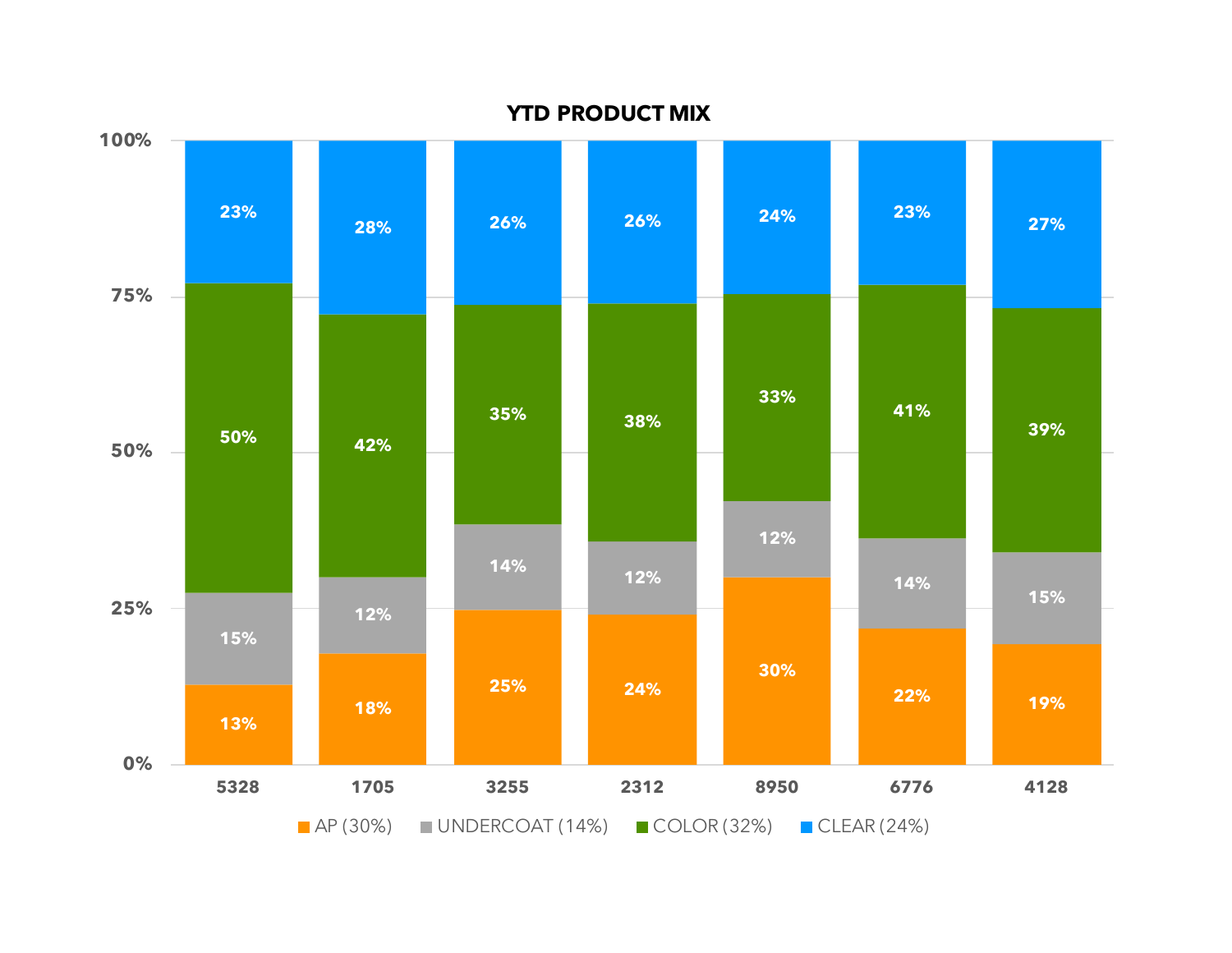

**10**